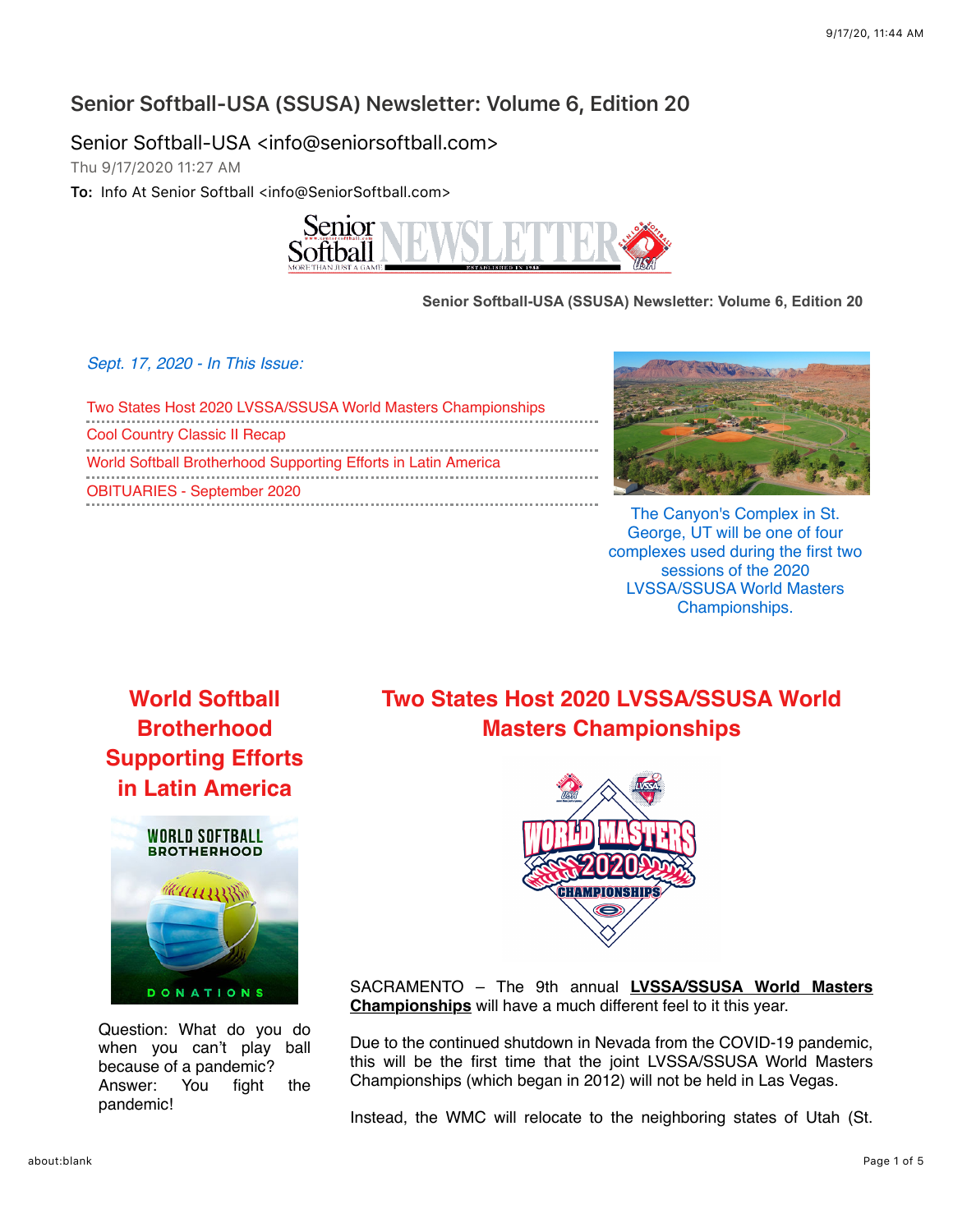Tulio Ontiveros, Co-Director of SSUSA's Caribbean Classic Recreational Tournament, had plans to start up the first senior slow pitch league in his native Venezuela. He had a financial sponsor lined up, and the first 13-week season was projected to begin in August 2020. Then came the Covid-19 pandemic, forcing Ontiveros to put his league debut on hold. Rather than sitting back and waiting, he decided to take direct action against the pandemic.

"I have created a charity I call the World Softball Brotherhood," he explains. "Our purpose is to raise money for economically sensitive communities that have no resources to buy or replace at least one effective mask." And he isn't limiting his efforts to Venezuela.

"In my years of creating and running softball tournaments throughout Latin America," he says, "I have developed trusted relationships in Venezuela, Dominican Republic (where the Caribbean Classic takes place), Nicaragua and Panama. My contacts know where the need for masks is greatest."

Studies have proven that face masks are one of the most effective tools available to stop the spread of the virus that causes Covid-19.

Ontiveros pledges that "all money donated will be used to buy the facial masks in the USA or in each country, where it best works, to be shipped and delivered."

SSUSA players, families and friends who wish to donate George) and Arizona (Kingman, Mesa and Glendale).

Arizona (Phoenix) was previously a long-time host of the World Championships prior to the partnership with LVSSA and the creation of the World Masters Championships – which has become the largest slowpitch softball tournament of any age group in the nation.

For three straight years  $-2017-2019$  – the WMC has attracted more than 600 teams. Tournament officials had originally forecast about half the teams – 300 – for the 2020 WMC because of the global COVID-19 pandemic. However, the tournament is now expected to draw close to 450\* teams.

There are 316 teams scheduled for the first three sessions: Men's  $55 -$ 85 / Men's & Women's 40. \*The deadline for the fourth session (Men's and Women's 50 Divisions) has been extended to **Oct. 8**, due to the change in dates to **Oct. 29 – Nov. 1**, so there won't be a final count until after that last deadline.

# **Session I**

Men's 55 & 60 (136 Teams) St. George, UT (Sept. 17 – 20)

The 2020 World Masters Championships officially kicks-off today, Thursday, Sept. 17 in St. George, UT, with the opening session - Men's 55 and 60 age divisions.

A total of 136 teams representing 26 states will play across eight divisions on four complexes.

#### **Seven U.S. National Championship Games will highlight the first session:**

Men's 55 Major Plus: San Antonio Softball Club (TX) vs. Ohio Elite/R **Sports** 

Men's 55 Major: WPI/Wilson Auto (ID) vs. Ameriprise Florida Legends Men's 55 AAA: Michael's Automotive Group (WA) vs. Old Stars (IN) Men's 60 Major Plus: LPC/Dudley (CA) vs. Omega IT Services, LLC (VA) Men's 60 Major: Vegas Elite (NV) vs. Chicago Prime (IL) Men's 60 AAA: Sidewinders (AZ) vs. Vecter Scorpions (FL) Men's 60 AA: Full Throttle (AZ) vs. NoVa Storm (VA)

The largest division of the first session is the 31-team Men's 55 AAA Division.

## **Session II**

Men's 65 – 85 (95 Teams) St. George, UT (Sept. 21 – 23)

The World Masters Championships continues in St. George with session two on Monday, Sept. 21, as the elder statesmen of the game – the Men's 65 – 85 age divisions, take the field.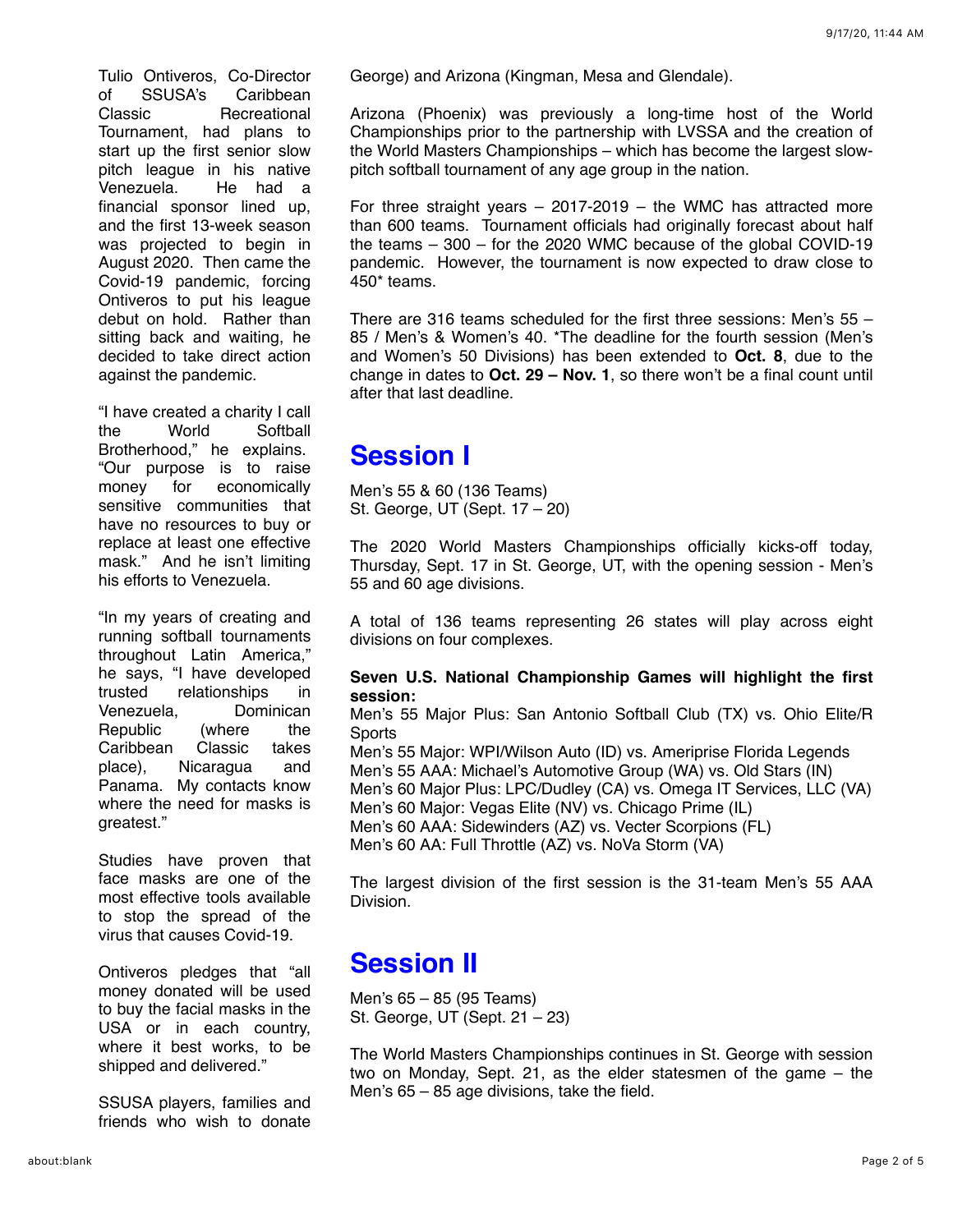should make their check or money order payable to World Softball Brotherhood. The mailing address is C/O Jim Goff, 5113 Amesbury Drive, Davenport, IA 52807. Jim is the other Co-Director of the Caribbean Classic tournament.

"Many communities require our help," Ontiveros says, "and as softball brothers we can provide what is necessary to prevent contagion."

### **OBITUARIES - [September 2020](https://mandrillapp.com/track/click/30606666/seniorsoftball.com?p=eyJzIjoib3h2SE5CdWpOZXptSHZ3SVdOWUo2dUhIR0RzIiwidiI6MSwicCI6IntcInVcIjozMDYwNjY2NixcInZcIjoxLFwidXJsXCI6XCJodHRwczpcXFwvXFxcL3NlbmlvcnNvZnRiYWxsLmNvbVxcXC8_bmV3cyZzdG9yeT0xNzEwXCIsXCJpZFwiOlwiNTE3N2NkNWRjM2JiNDgyNmEyOGE3OTk0NmE2YmQyNGVcIixcInVybF9pZHNcIjpbXCJlNWU4MWZkMjc5ODZmMDdlOTJiZTQyZmM1NWM1MjM5MzU3MjcxYzQ4XCJdfSJ9)**



**Mark J. Canegallo**

Mark Canegallo, 69, of Springfield, Mass., died on Sept. 9.

Canegallo was inducted into the National Senior Softball Hall of Fame as part of the Class of 2009 in the Player Category.

Here's an excerpt from Canegallo's Hall of Fame induction:

*Affectionately called "Boo" (short for Buddha), Mark Canegallo is one of senior* A total of 95 teams representing 22 states will play across 13 divisions on four complexes.

#### **Three U.S. National Championship Games highlight the second session:**

Men's 65 Major: Top Gun Elite (CA) vs. New Jersey Hitmen Men's 70 Major Plus: OMEN (CA) vs. Venom (FL) Men's 75 Major: Tharaldson's (NV) vs. Venom (FL)

The largest division of the second session will be the 18-team Men's 65 Major Division.

Every game counts in the Men's 75 Major (6 teams), 75 Silver (7 teams), and 80/85 Gold (6 games) divisions, as a full round robin will be used to determine the champion.

Michael Smieja, 91, member of ProHealth Care (MN), the lone 85-yearold team in the WMC, is the oldest competitor in the tournament.

## **Session III**

Men's & Women's 40 (85 Teams) Kingman, AZ (Sept. 25 – 27)

After seven straight days (Sept. 17 – 23) in St. George, SSUSA Directors, UIC's, and Umpires will travel 230 miles south to Kingman, AZ, where the Men's and Women's 40's Divisions will get their turn at bat starting Sept. 25.

A total of 85 teams representing 16 states will play across five divisions on two complexes.

#### **Two U.S. National Championship Games highlight the third session:**

Men's 40 Major Plus: LCP/Prestige Softball (CA) vs. LB/Spirits West/SMC (MD)

Women's 40 AAA: Hafta Play (CA) vs. Firestyx (NJ)

The largest division of the third session is the 36-team Men's 40 Major Division.

The City of Kingman has placed specific rules and regulations on its facilites.

Please **[CLICK HERE](https://mandrillapp.com/track/click/30606666/seniorsoftball.com?p=eyJzIjoiQ1dJVWwwNHAxTHdQZVF3RUttRXBTVml1QjVRIiwidiI6MSwicCI6IntcInVcIjozMDYwNjY2NixcInZcIjoxLFwidXJsXCI6XCJodHRwczpcXFwvXFxcL3NlbmlvcnNvZnRiYWxsLmNvbVxcXC9tdWx0aW1lZGlhXFxcL2tpbmdtYW5fcGFya19ydWxlcy5wZGZcIixcImlkXCI6XCI1MTc3Y2Q1ZGMzYmI0ODI2YTI4YTc5OTQ2YTZiZDI0ZVwiLFwidXJsX2lkc1wiOltcImRkNWM2NjE3M2YyZjExNzljM2I2ZTZmYzJlYzAwNDI3NTNlMDAyOWFcIl19In0)** to read them.

## **Session IV**

Men's & Women's 50 Mesa/Glendale, AZ (Oct. 29 – Nov. 1) **Entry Deadline – October 8**

Oct. 29 - Nov. 1: Men's 50 Major and AAA Divisions (Mesa) Oct. 30 - Nov. 1: Men's 50 Major-Plus, Men's 50 AA and Women's Divisions (Glendale)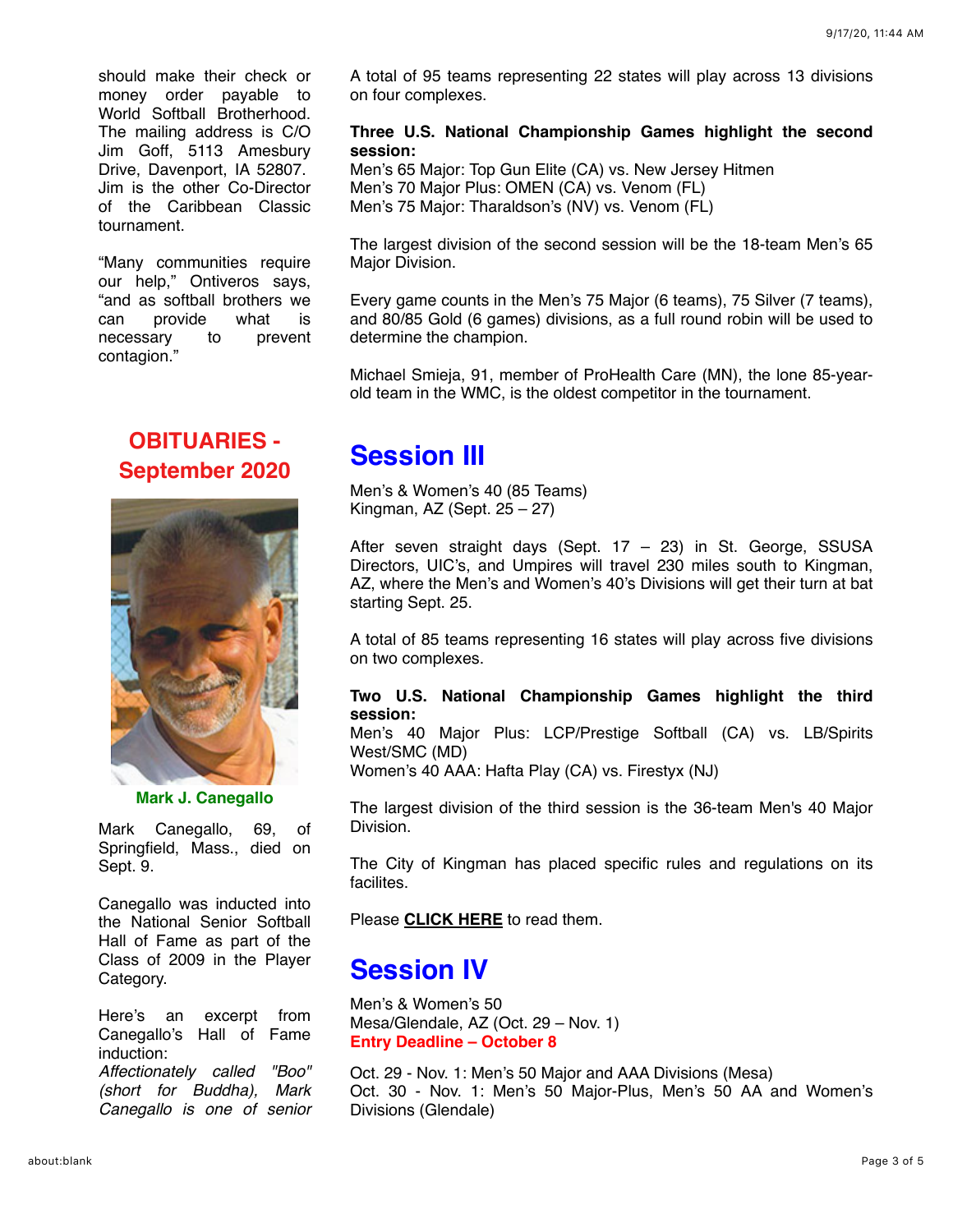*softball's most prolific home run hitters. Boo not only hits many home runs, he hits some of the longest home runs in senior softball, an accomplishment that creates a sense of awe among opponents all over the country. A main cog in the success of his teams, at 6' 4" and 270 pounds, Boo presents a formidable presence and plays as large as his physical dimensions. His true value is his intensity and a desire to win that, more often than not, results in victory.*

In SSUSA, Canegallo was a long-time member of Connecticut SportsPlex, last playing in 2013.

He earned All-Tournament honors at the 2012 LVSSA/SSUSA World Masters Championships, where Connecticut SportsPlex won the U.S. National Championship Game, while finishing runnerup in the eight-team Men's 55 Major Plus Division.

He also played with Bay State Bombers Plus, East Coast Softball, Thermco and Florida Sluggers.

While playing in SPA, Canegallo earned Best Defense and All-American honors in 2006 and 2008, respectively. He was also listed as a 2012 SPA Impact Player.

In his younger days, Canegallo helped lead his team, Pierce Construction, to victory at the 1991 USSSA Class B World Series, earning MVP honors.

**[CLICK HERE](https://mandrillapp.com/track/click/30606666/www.masslive.com?p=eyJzIjoiaWhCX01lN2Mtem13b0MtdGZna2kyN3lfUExNIiwidiI6MSwicCI6IntcInVcIjozMDYwNjY2NixcInZcIjoxLFwidXJsXCI6XCJodHRwczpcXFwvXFxcL3d3dy5tYXNzbGl2ZS5jb21cXFwvc3BvcnRzXFxcLzIwMTFcXFwvMDNcXFwvc29mdGJhbGxfdGVhbV9jZWxlYnJhdGVzX21hZ2ljLmh0bWxcIixcImlkXCI6XCI1MTc3Y2Q1ZGMzYmI0ODI2YTI4YTc5OTQ2YTZiZDI0ZVwiLFwidXJsX2lkc1wiOltcImZkNmExMzY5NDlkY2E3YTFmYjk0MDJkMjE3NjZlZjBlZjY1OGM1NTZcIl19In0)** to read an article from 2011, celebrating

50s Managers, please be sure to contact the SSUSA office to get your team in for the tournament. The team list is posted on the touranment page. **[CLICK HERE](https://mandrillapp.com/track/click/30606666/seniorsoftball.com?p=eyJzIjoiNzdxczAybXBMTVcycFJoRzUza0VrdkVCeE0wIiwidiI6MSwicCI6IntcInVcIjozMDYwNjY2NixcInZcIjoxLFwidXJsXCI6XCJodHRwczpcXFwvXFxcL3NlbmlvcnNvZnRiYWxsLmNvbVxcXC8_ZXZlbnQ9MTQ2NVwiLFwiaWRcIjpcIjUxNzdjZDVkYzNiYjQ4MjZhMjhhNzk5NDZhNmJkMjRlXCIsXCJ1cmxfaWRzXCI6W1wiZTVlODFmZDI3OTg2ZjA3ZTkyYmU0MmZjNTVjNTIzOTM1NzI3MWM0OFwiXX0ifQ)**.

If your team can no longer attend, please also be sure to inform us.

You can contact the SSUSA office at any time via email at [info@seniorsoftball.com](mailto:info@seniorsoftball.com). You can reach the SSUSA office via phone (916-326-5303) Monday – Thursday, 8:00 am – Noon (Pacific).



#### **[12th Annual LVSSA Bullhead City Fall](https://mandrillapp.com/track/click/30606666/seniorsoftball.com?p=eyJzIjoiWVF0RjF1Xy1NR2w5Mkpib0E1VlAwNml5dFpzIiwidiI6MSwicCI6IntcInVcIjozMDYwNjY2NixcInZcIjoxLFwidXJsXCI6XCJodHRwczpcXFwvXFxcL3NlbmlvcnNvZnRiYWxsLmNvbVxcXC8_ZXZlbnQ9MTU1NlwiLFwiaWRcIjpcIjUxNzdjZDVkYzNiYjQ4MjZhMjhhNzk5NDZhNmJkMjRlXCIsXCJ1cmxfaWRzXCI6W1wiZTVlODFmZDI3OTg2ZjA3ZTkyYmU0MmZjNTVjNTIzOTM1NzI3MWM0OFwiXX0ifQ) Classic**

The Las Vegas Senior Softball Association (LVSSA) will be hosting its 12th Annual Bullhead City Fall Classic, Oct. 30 - Nov. 8, at Bullhead City Rotary Park in Bullhead City, AZ.

When the fourth session of the World Masters Championships for the 50 division was forced to move to the Phoenix area, it fell on the same dates as The Fall Classic. Fortunately, only the 50 division is playing in the WMC, so SSUSA and LVSSA are urging other age divisions to grab the chance to play in Bullhead City.

Men's teams, **[CLICK HERE](https://mandrillapp.com/track/click/30606666/app.eventconnect.io?p=eyJzIjoiNnY4QmtfT2ViQ0RQMV9RdjBqV0h5Z0xiNFN3IiwidiI6MSwicCI6IntcInVcIjozMDYwNjY2NixcInZcIjoxLFwidXJsXCI6XCJodHRwczpcXFwvXFxcL2FwcC5ldmVudGNvbm5lY3QuaW9cXFwvZXZlbnRzXFxcLzEzNTkyXFxcL3JlZ2lzdHJhdGlvbi10eXBlXFxcL2NyZWF0ZT9uYXY9aGlkZGVuXCIsXCJpZFwiOlwiNTE3N2NkNWRjM2JiNDgyNmEyOGE3OTk0NmE2YmQyNGVcIixcInVybF9pZHNcIjpbXCIzMjcxNGMwZWQ3MTU1MjEwMjRjY2Q1MGVhYTMyYWRlMDlhMzRjMjA0XCJdfSJ9)** to register.

Women's teams, **[CLICK HERE](https://mandrillapp.com/track/click/30606666/app.eventconnect.io?p=eyJzIjoiY2RlVHE0Z2hTaU5qMmI4Z3VtdHBiWkhFdm1RIiwidiI6MSwicCI6IntcInVcIjozMDYwNjY2NixcInZcIjoxLFwidXJsXCI6XCJodHRwczpcXFwvXFxcL2FwcC5ldmVudGNvbm5lY3QuaW9cXFwvZXZlbnRzXFxcLzEzNTkxXFxcL3JlZ2lzdHJhdGlvbi10eXBlXFxcL2NyZWF0ZT9uYXY9aGlkZGVuXCIsXCJpZFwiOlwiNTE3N2NkNWRjM2JiNDgyNmEyOGE3OTk0NmE2YmQyNGVcIixcInVybF9pZHNcIjpbXCJmOGMwOTQ2YzNkMTM4MGUwMGRkZDcwOWU2ZjI1ZDg2MDBmYmZiZjUwXCJdfSJ9)** to register.

### **[Cool Country Classic II Recap](https://mandrillapp.com/track/click/30606666/seniorsoftball.com?p=eyJzIjoiSlpFVkNSWUh4Vy1JejBFWGVlQ3JMZlVDYlVVIiwidiI6MSwicCI6IntcInVcIjozMDYwNjY2NixcInZcIjoxLFwidXJsXCI6XCJodHRwczpcXFwvXFxcL3NlbmlvcnNvZnRiYWxsLmNvbVxcXC8_bmV3cyZzdG9yeT0xNzEyXCIsXCJpZFwiOlwiNTE3N2NkNWRjM2JiNDgyNmEyOGE3OTk0NmE2YmQyNGVcIixcInVybF9pZHNcIjpbXCJlNWU4MWZkMjc5ODZmMDdlOTJiZTQyZmM1NWM1MjM5MzU3MjcxYzQ4XCJdfSJ9)**

After hosting two qualifiers in February to start the 2020 season, Arizona State Director Rick Seifman was forced to cancel a total of six qualifiers that were scheduled in May, June, July, and August due to the COVID-19 shutdown.

Seifman eventually got teams back on the field with the Cool County Classic II, Aug. 15-16, in Prescott at Mount Valley Park.

#### **[CLICK HERE](https://mandrillapp.com/track/click/30606666/seniorsoftball.com?p=eyJzIjoiR2NHbEh2cFM4ZG1uaU00emtra0FRaFRrT2p3IiwidiI6MSwicCI6IntcInVcIjozMDYwNjY2NixcInZcIjoxLFwidXJsXCI6XCJodHRwczpcXFwvXFxcL3NlbmlvcnNvZnRiYWxsLmNvbVxcXC9tdWx0aW1lZGlhXFxcLzIwMjBfY29vbF9jb3VudHJ5X2NsYXNzaWNfaWlfcmVzdWx0cy5wZGZcIixcImlkXCI6XCI1MTc3Y2Q1ZGMzYmI0ODI2YTI4YTc5OTQ2YTZiZDI0ZVwiLFwidXJsX2lkc1wiOltcIjViOTM5Yjk0NTBkMTdhZjNlNjZkNjRiYjIzZjk3Yzk0M2QxNWMwY2FcIl19In0)** for results.

For interested teams, Seifman will host a recreation tournament Oct. 17- 18 in Phoenix. Email [tournsport@aol.com](mailto:tournsport@aol.com) for more information.